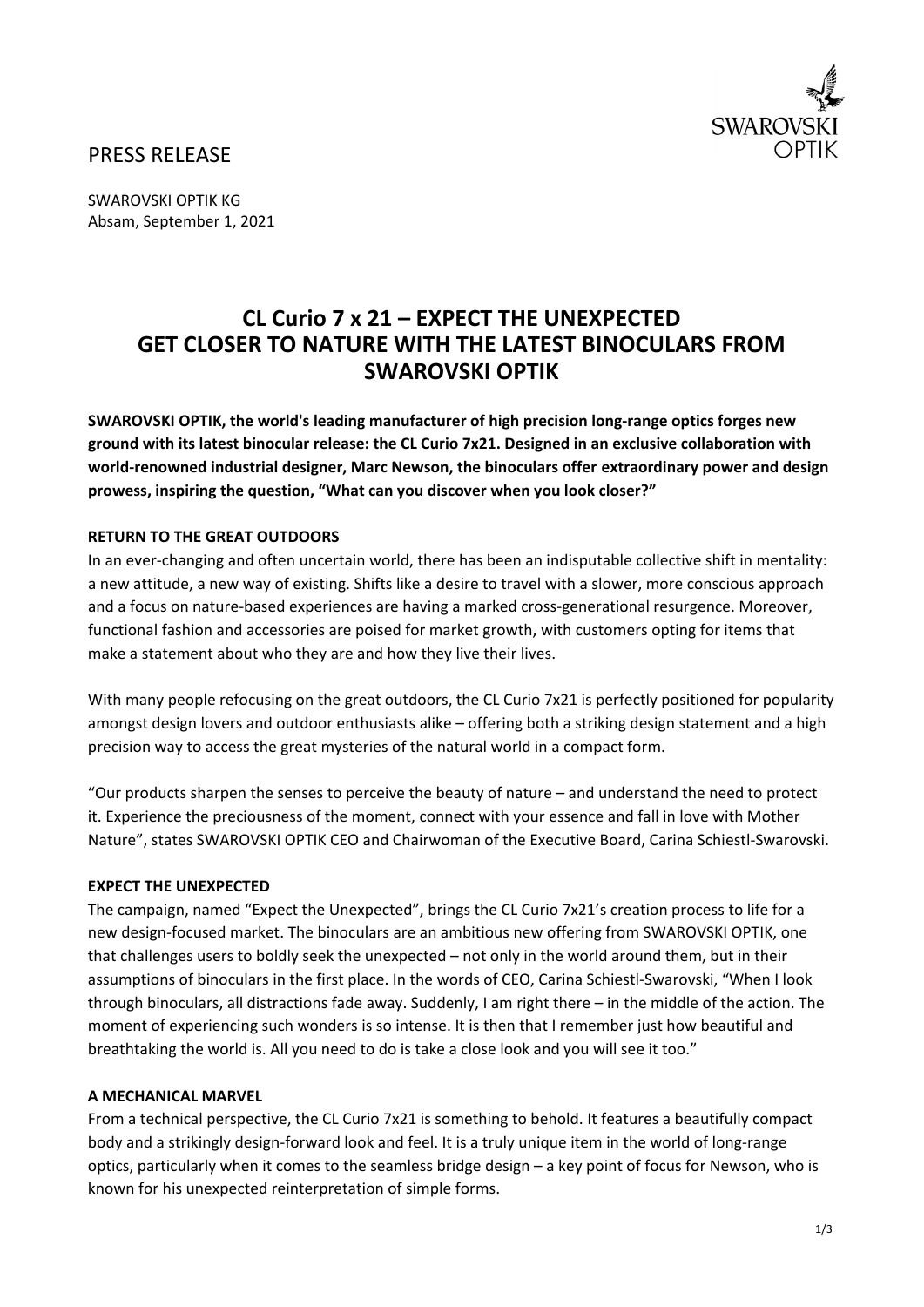

# PRESS RELEASE

SWAROVSKI OPTIK KG Absam, September 1, 2021

Newson's goal was to develop "a very clean looking result when the hinge was both opened and closed – a design problem that to my knowledge has not been solved before." As the latest member of the SWAROVSKI OPTIK CL Family, the CL Curio 7x21 marries this groundbreaking exterior design with advanced technical specifications for an effortless, portable, and intuitive experience that marks them as the lightest and most compact binoculars in their category.

### **THE MARRIAGE OF FUNCTION AND DESIGN**

In two sleek colorways – solid black and burnt orange with a silver bridge – the CL Curio 7x21 is as striking as an urban accessory as it is an ideal device for nature lovers and outdoor adventurers. This design story was an intentional one, crafted to marry the romance of nature with the optical and mechanical perfection that grants the closer view of it.

In Newson's words, "There is an incredibly romantic aspect to this project because binoculars are timeless objects, and their function is akin to magic: they allow you to see things usually invisible to the naked eye. There are few remaining objects of this kind that still exist – a truly analogue device. Unlike many digital things, they are completely future proof."

> The world belongs to those who can see beauty. Experience the moment! SEE *THE* UNSEEN. SWAROVSKIOPTIK.COM

### **About SWAROVSKI OPTIK**

SWAROVSKI OPTIK, headquartered in Absam, Tyrol, is part of the Swarovski group of companies. Founded in 1949, the Austrian company specializes in the development and manufacturing of long-range optical instruments of the highest precision in the premium segment of the market. The binoculars, spotting scopes, rifle scopes, and optronic instruments are products of choice for demanding users. The company's success is based on its innovative strength, the quality and intrinsic value of its products, and their functional and esthetic design. The appreciation of nature is an essential part of its company philosophy and is reflected commendably in its environment-friendly production and its long-term commitment to selected nature conservation projects. The turnover in 2020 was 163.5 million euros (2019: 158.7 million euros), with an export ratio of 91%. The company has around 1,000 employees.

#### **About Marc Newson**

World-renowned industrial designer Marc Newson has been described as one of the most influential designers of his generation. Born in Sydney, Australia, he has lived and worked in Japan, France and the United Kingdom. where he currently resides. He has worked with brands such as Apple, Louis Vuitton and Montblanc and is responsible for some of the most iconic contemporary design pieces. Marc Newson has received numerous awards and has been included in TIME Magazine's 100 Most Influential People in 2005.